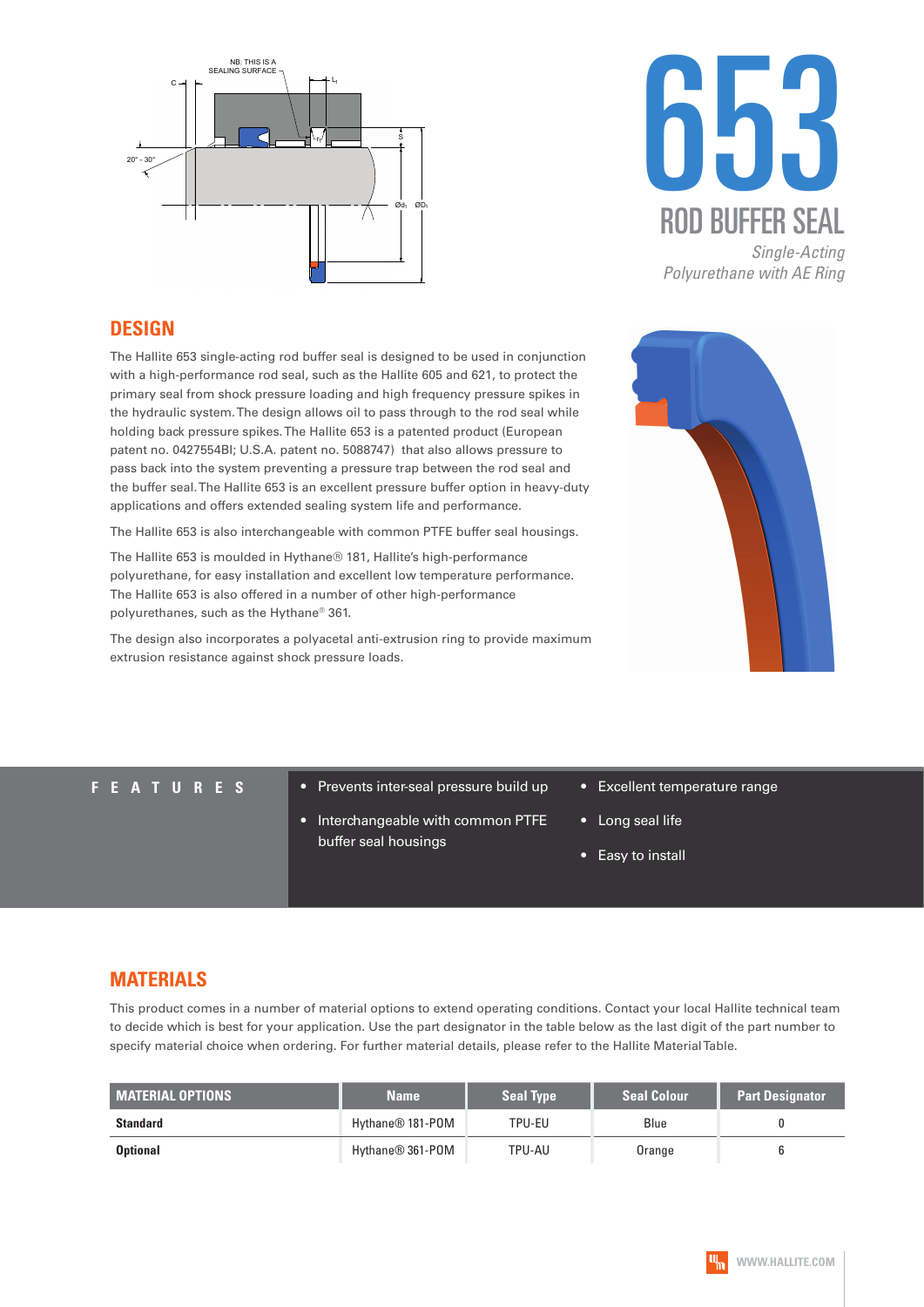## **TECHNICAL DETAILS**

| <b>OPERATING CONDITIONS</b> | <b>METRIC</b>                     | <b>INCH</b>                       |  |
|-----------------------------|-----------------------------------|-----------------------------------|--|
| <b>Maximum Speed</b>        | 1.0 <sub>m/sec</sub>              | $3.0$ ft/sec                      |  |
| <b>Temperature Range</b>    | $-45^{\circ}$ C +110 $^{\circ}$ C | $-50^{\circ}$ F +230 $^{\circ}$ F |  |
| <b>Maximum Pressure</b>     | 700 bar                           | 10000 psi                         |  |

Data given are maximum values and can apply depending on specific application. Maximum ratings of temperature, pressure, or operating speeds are dependent on fluid medium, surface, gap value, and other variables such as dynamic or static service. Maximum values are not intended for use together at the same time, e.g. max temperature and max pressure. Please contact your Hallite technical representative for application support.

| <b>MAXIMUM EXTRUSION GAP</b>    |       |       |       |       |       |
|---------------------------------|-------|-------|-------|-------|-------|
| Pressure bar                    | 160   | 250   | 400   | 500   | 700   |
| <b>Maximum Gap (S&lt;=6 mm)</b> | 0.60  | 0.50  | 0.40  | 0.30  | 0.20  |
| <b>Maximum Gap (S&gt;6 mm)</b>  | 1.00  | 0.80  | 0.60  | 0.40  | 0.25  |
| Pressure psi                    | 2400  | 3750  | 6000  | 7500  | 10000 |
| Maximum Gap $(S=0.250$ in)      | 0.024 | 0.020 | 0.016 | 0.012 | 0.008 |
| Maximum Gap (S>0.250 in)        | 0.040 | 0.032 | 0.024 | 0.016 | 0.010 |

**NOTE**

**NOTE**

Figures show the maximum permissible gap all on one side, for rod seals using minimum rod Ø and maximum clearance Ø and for piston seals using the minimum clearance Ø and maximum bore Ø. Refer to Housing Design section.

| <b>SURFACE ROUGHNESS</b>                              | umRa        | umRz              | umRt              | <b>uinRa</b> | uinRz     | uinRt     |
|-------------------------------------------------------|-------------|-------------------|-------------------|--------------|-----------|-----------|
| <b>Dynamic Sealing Face Ød</b> ,                      | $0.1 - 0.4$ | 1.6 max           | 4 max             | $4 - 16$     | $63$ max  | $157$ max |
| <b>Static Sealing Face L<sub>1</sub></b>              | $1.6$ max   | $6.3 \text{ max}$ | 10 <sub>max</sub> | $63$ max     | $250$ max | $394$ max |
| Static Housing Faces ØD <sub>1</sub> , L <sub>1</sub> | $3.2$ max   | 10 <sub>max</sub> | $16$ max          | $125$ max    | 394 max   | $630$ max |

| <b>CHAMFERS &amp; RADII</b>               |       |       |       |       |
|-------------------------------------------|-------|-------|-------|-------|
| <b>Groove Section <s b="" mm<=""></s></b> | 3.75  | 5.50  | 7.75  | 10.50 |
| <b>Min Chamfer C mm</b>                   | 3.00  | 3.50  | 5.00  | 7.50  |
| Max Fillet Rad r, mm                      | 0.50  | 0.70  | 1.20  | 1.60  |
| <b>Groove Section <s b="" in<=""></s></b> | 0.150 | 0.215 | 0.306 | 0.413 |
| <b>Min Chamfer C in</b>                   | 0.125 | 0.140 | 0.200 | 0.300 |
| Max Fillet Rad r <sub>1</sub> in          | 0.020 | 0.028 | 0.047 | 0.062 |

| <b>TOLERANCES</b> | Q <sub>d</sub> | <b>MD.</b>      | ₹            |
|-------------------|----------------|-----------------|--------------|
| mm                | f9             | H <sub>10</sub> | $+0.25 - 0$  |
| in                | f9             | Js11            | $+0.010 - 0$ |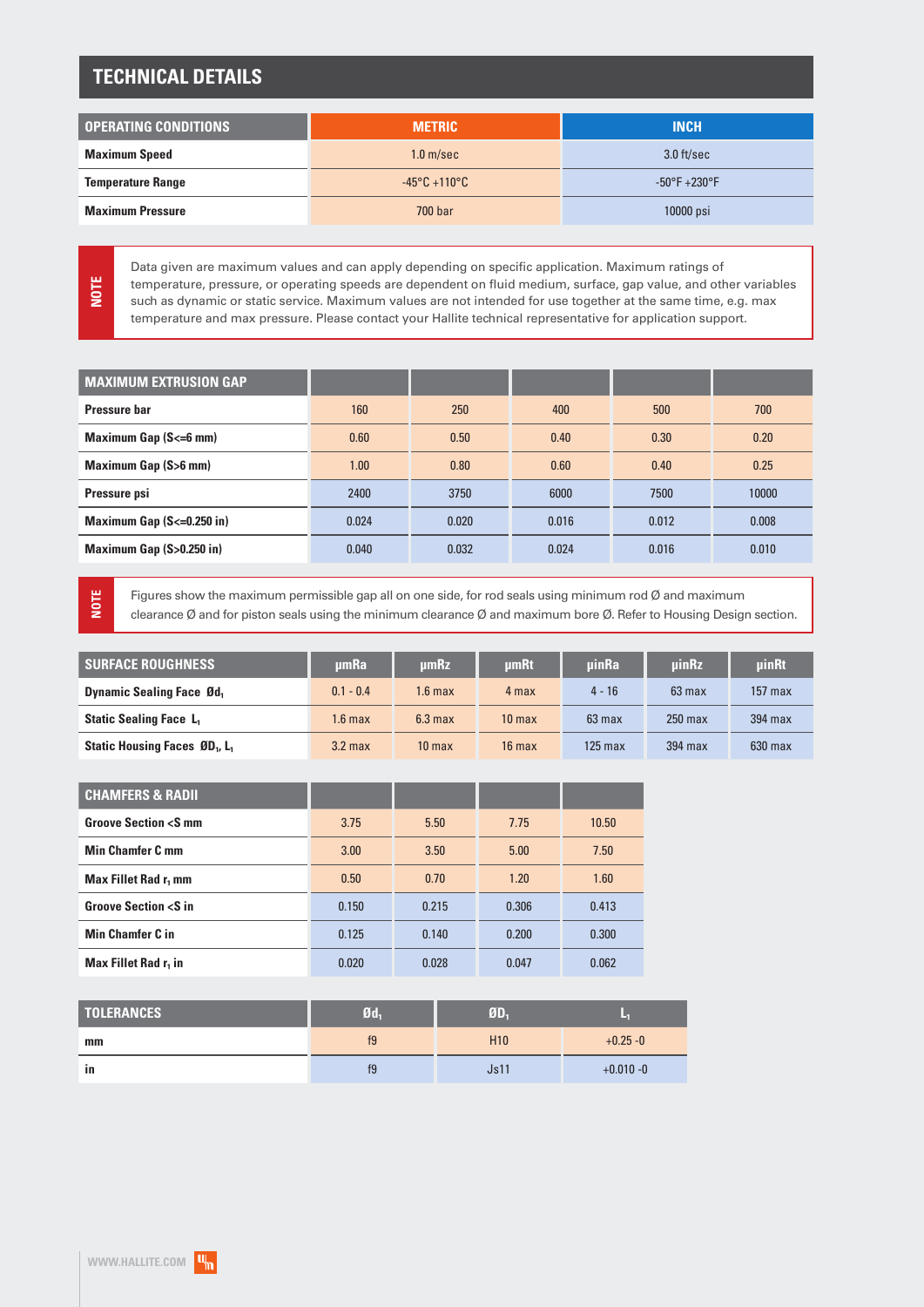



## **PART NUMBER RANGE**

| <b>METRIC</b>     |                                                                        |        |            |             |             |  |  |
|-------------------|------------------------------------------------------------------------|--------|------------|-------------|-------------|--|--|
| $\mathfrak{gd}_1$ | <b>TOL</b>                                                             | $ØD_1$ | <b>TOL</b> | $L_{\rm i}$ | <b>PART</b> |  |  |
|                   | f9                                                                     |        | <b>H10</b> | $+0.25 - 0$ | No.         |  |  |
| 40.00             | $-0.03$                                                                | 55.50  | $+0.12$    | 6.30        | 4772710     |  |  |
|                   | $-0.09$                                                                |        | $0.00\,$   |             |             |  |  |
| 45.00             | $-0.03$                                                                | 56.00  | $+0.12$    | 4.20        | 4575510‡    |  |  |
|                   | $-0.09$                                                                |        | 0.00       |             |             |  |  |
| 45.00             | $-0.03$                                                                | 60.50  | $+0.12$    | $6.30\,$    | 4772810     |  |  |
|                   | $-0.09$                                                                |        | $0.00\,$   |             |             |  |  |
| 50.00             | $-0.03$                                                                | 65.50  | $+0.12$    | 6.30        | 4403210     |  |  |
|                   | $-0.09$                                                                |        | $0.00\,$   |             |             |  |  |
| 55.00             | $-0.03$                                                                | 70.50  | $+0.12$    | 6.30        | 4403310     |  |  |
|                   | $-0.10$                                                                |        | 0.00       |             |             |  |  |
| 60.00             | $-0.03$                                                                | 75.50  | $+0.12$    | $6.30\,$    | 4403410     |  |  |
|                   | $-0.10$                                                                |        | $0.00\,$   |             |             |  |  |
| 63.00             | $-0.03$                                                                | 78.50  | $+0.12$    | 6.30        | 4751110‡    |  |  |
|                   | $-0.10$                                                                |        | $0.00\,$   |             |             |  |  |
| 65.00             | $-0.03$                                                                | 80.50  | $+0.14$    | 6.30        | 4742110     |  |  |
|                   | $-0.10$                                                                |        | 0.00       |             |             |  |  |
| 70.00             | $-0.03$                                                                | 85.50  | $+0.14$    | 6.30        | 4742310‡    |  |  |
|                   | $-0.10$                                                                |        | $0.00\,$   |             |             |  |  |
| 75.00             | $-0.03$                                                                | 90.50  | $+0.14$    | 6.30        | 4742410     |  |  |
|                   | $-0.10$                                                                |        | $0.00\,$   |             |             |  |  |
| 80.00             | $-0.03$                                                                | 95.50  | $+0.14$    | 6.30        | 4742510‡    |  |  |
|                   | $-0.10$                                                                |        | $0.00\,$   |             |             |  |  |
| 85.00             | $-0.04$                                                                | 100.50 | $+0.14$    | 6.30        | 4742610     |  |  |
|                   | $-0.12$                                                                |        | $0.00\,$   |             |             |  |  |
| 90.00             | $-0.04$                                                                | 105.50 | $+0.14$    | 6.30        | 4523710‡    |  |  |
|                   | $-0.12$                                                                |        | $0.00\,$   |             |             |  |  |
| 95.00             | $-0.04$                                                                | 110.50 | $+0.14$    | 6.30        | 4742810     |  |  |
|                   | $-0.12$                                                                |        | $0.00\,$   |             |             |  |  |
| 100.00            | $-0.04$                                                                | 115.50 | $+0.14$    | 6.30        | 4742910‡    |  |  |
|                   | $-0.12$                                                                |        | $0.00\,$   |             |             |  |  |
| 110.00            | $-0.04$                                                                | 125.50 | $+0.16$    | 6.30        | 4743010‡    |  |  |
|                   | $-0.12$                                                                |        | 0.00       |             |             |  |  |
| 124.00            | $-0.04$                                                                | 139.50 | $+0.16$    | 6.30        | 4824710     |  |  |
|                   | $-0.14$                                                                |        | 0.00       |             |             |  |  |
| <b>NOTE</b>       | Part numbers suffixed by"#" indicate housing sizes to meet ISO 7425-2. |        |            |             |             |  |  |

**PART NUMBERS ON THIS PAGE ARE LISTED IN THE STANDARD MATERIAL OPTION. FOR MATERIAL VARIATIONS OR FOR CUSTOM SIZES, MATERIALS, OR SEAL DESIGNS, PLEASE CONTACT YOUR LOCAL HALLITE REPRESENTATIVE.**